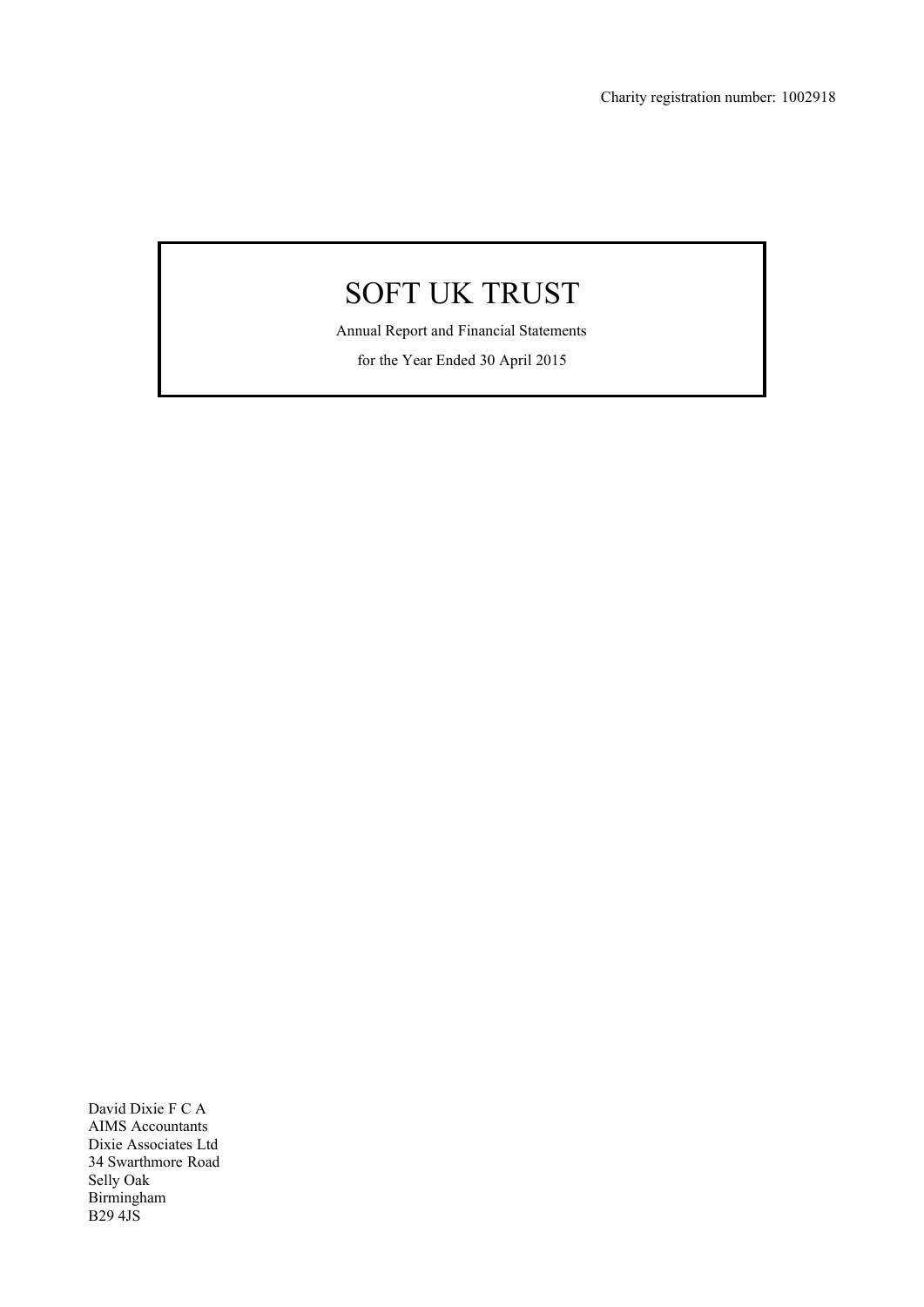# **Contents**

| The following page does not form part of the statutory financial statements: |  |
|------------------------------------------------------------------------------|--|
| Statement of financial activities per fund.                                  |  |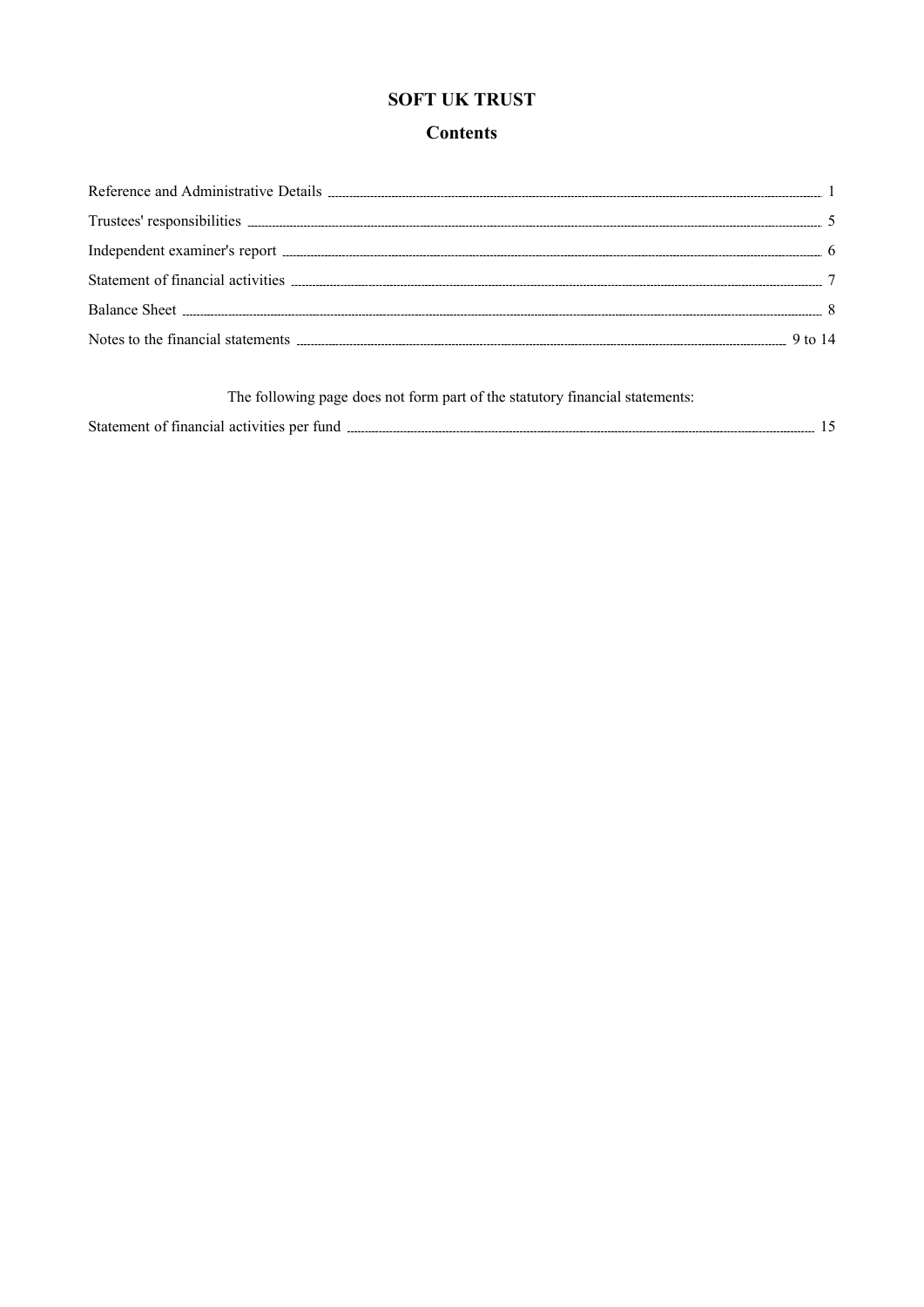# **Reference and Administrative Details**

| <b>Charity</b> name                | <b>SOFT UK TRUST</b>                                                                                                                    |                        |
|------------------------------------|-----------------------------------------------------------------------------------------------------------------------------------------|------------------------|
| <b>Charity registration number</b> | 1002918                                                                                                                                 |                        |
| <b>Principal office</b>            | 48 Froggatts Ride<br>Walmley<br>Sutton Coldfield<br><b>B762TQ</b>                                                                       |                        |
| <b>Registered office</b>           | 48 Froggatts Ride<br>Walmley<br>Sutton Coldfield<br><b>B762TQ</b>                                                                       |                        |
| <b>Trustees</b>                    | Mrs C Rose                                                                                                                              |                        |
|                                    | Mrs J Fowler                                                                                                                            |                        |
|                                    | Dr D Robbins                                                                                                                            |                        |
|                                    | Mrs L Petrie, Treasurer to December 2014                                                                                                |                        |
|                                    | Mr D Delargy                                                                                                                            | (resigned 4 May 2014)  |
|                                    | Mr J Capper                                                                                                                             |                        |
|                                    | Mrs E Egan, Treasurer from January 2015                                                                                                 | (appointed 4 May 2014) |
| <b>Solicitor</b>                   | Anthony Collins Solicitors<br>Birmingham                                                                                                |                        |
| <b>Bankers</b>                     | <b>HSBC</b><br>Ross-on-Wye                                                                                                              |                        |
| Accountant                         | David Dixie F C A<br><b>AIMS</b> Accountants<br>Dixie Associates Ltd<br>34 Swarthmore Road<br>Selly Oak<br>Birmingham<br><b>B29 4JS</b> |                        |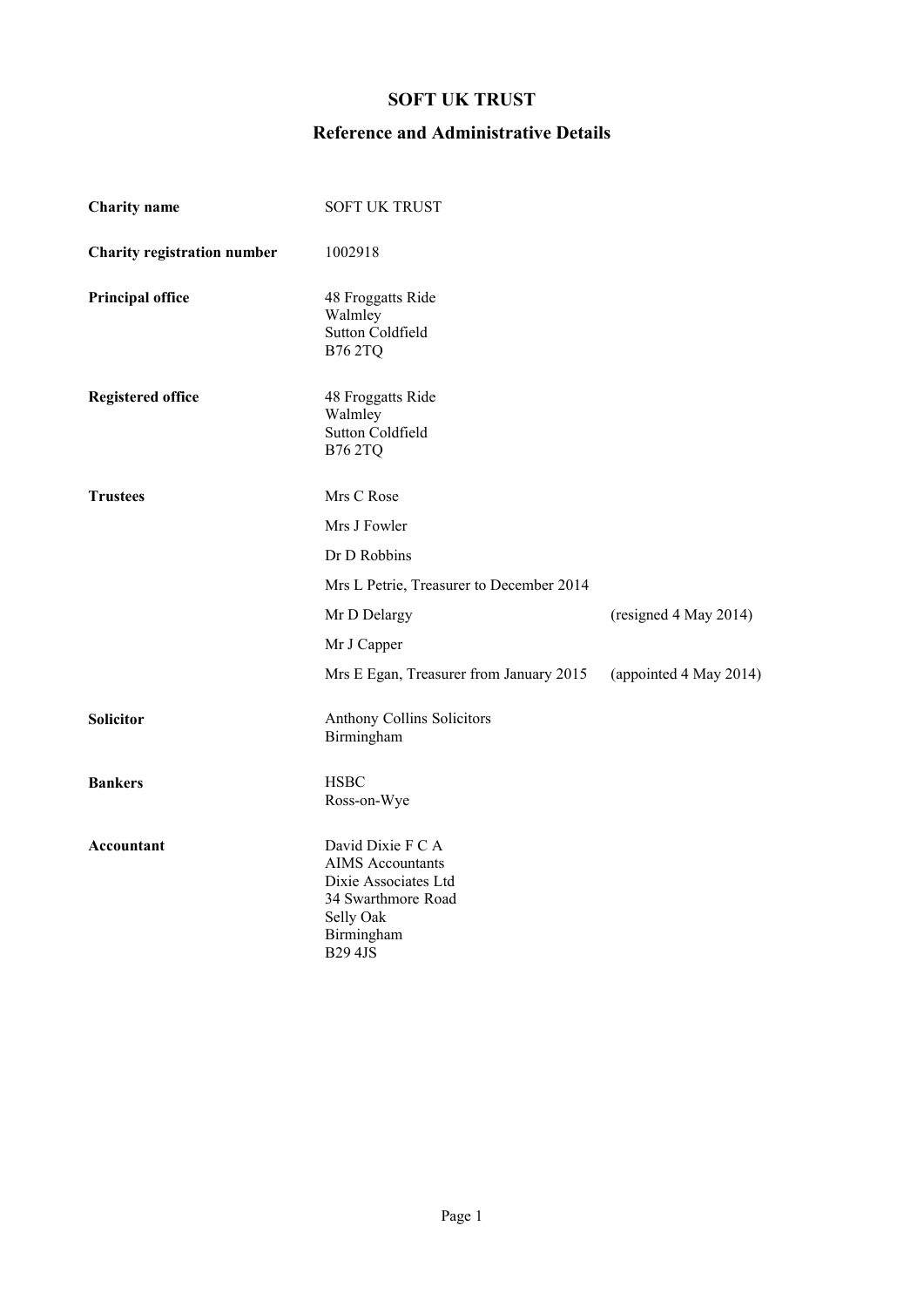### **Trustees' Report**

The Trustees have pleasure in presenting their Annual report and unaudited financial statements for the year ended 31st March 2015.

### **CONSTITUTION**

The Charity is constituted by way of a Trust Deed dated 26th April 1991, updated by means of a Deed of Variation in 2011 and is registered with the Charity Commission under Number 1002918. The Trust Deed regularises the informal arrangements which had been in force since 22nd June 1990.

SOFT UK is a cross border charity and registered with OSCR the Scottish Charity Regulator under the Number SC043341. As a cross border charity SOFT UK operates under the Charities and Trustee Investment (Scotland) Act 2005 and the Charities Accounts (Scotland) Regulations 2006.

SOFT UK is governed by it Trustee board, which is responsible for setting the strategic direction of the organisation and the policy of the charity. The Trustees carry the ultimate responsibility for the conduct of SOFT UK and for ensuring that the charity satisfies its legal and contractual obligations. Trustees meet as a minimum quarterly.

### **PRINCIPLE AIMS AND OBJECTIVES OF THE CHARITY**

To provide support, assistance and information to families having a child with a chromosome abnormality, principally Patau's Syndrome (Trisomy 13) and Edwards Syndrome (Trisomy 18) and their related disorders of partial Trisomy, Mosaicism and Deletions.

SOFT UK provides information and support at all stages following a prenatal diagnosis, whether the family decides to terminate the pregnancy early or allow it to continue. Approximately 1 in 10 babies will be born alive and SOFT UK supports those who are caring for a baby or child with these conditions (often living with multiple and profound disabilities), and families if a bereavement occurs. As a membership organisation, families can share their experiences through the SOFT UK website, member's magazine and regular family days and conferences. The support is offered to all members of the family, including siblings of the affected child, for as long as required.

Over more than 20 years, SOFT UK has built networks with many professionals, including health professionals, family support workers and hospice staff. Our information is evidence based, prepared in collaboration with our professional advisors, and is always given to compliment the advice of clinicians who work with individual families. In line with our charitable mission, we do not offer medical advice. Through our membership of organisations including the Genetic Alliance UK, Fetal Anomaly Screening Programme – T13 & T18 National Policy Group and Together for Short Lives, SOFT UK works to advocate on behalf of families affected by Trisomy 13 and Trisomy 18. We seek to improve services for all affected families and raise awareness of these genetic conditions.

#### **GENERAL AND FINANCIAL MATTERS**

#### **1. CORE SUPPORT PROVIDED**

The main aim of the charity is to provide support for families with a child who has a diagnosis of Trisomy 13 or Trisomy 18. We run a SOFT UK website which enables families to access dedicated volunteer befrienders via an Enquires function. (SOFT UK has no manned office). Families can be referred to the site by professionals or can self-refer. Our trained volunteers offer a supportive, listening ear and evidence based information to support families during a challenging time. All support is provided free of charge.

Prenatal queries are handled by a volunteers trained by ARC and CRUSE.

SOFT has funded and developed, and is now delivering a bespoke training package to support volunteers, in conjunction with Erica Brown, Vice President, Acorn Children's Hospice and Coventry University. The training package is copy righted to SOFT UK and can be delivered at training development days and via distance learning.

Written information is provided via booklets, available in print or electronic copy, and are updated regularly by medical professionals who use their expertise to assist SOFT UK in its objectives.

Newsletters are sent to families twice a year. These newsletters provide information and an opportunity for our members to share their experiences and advice.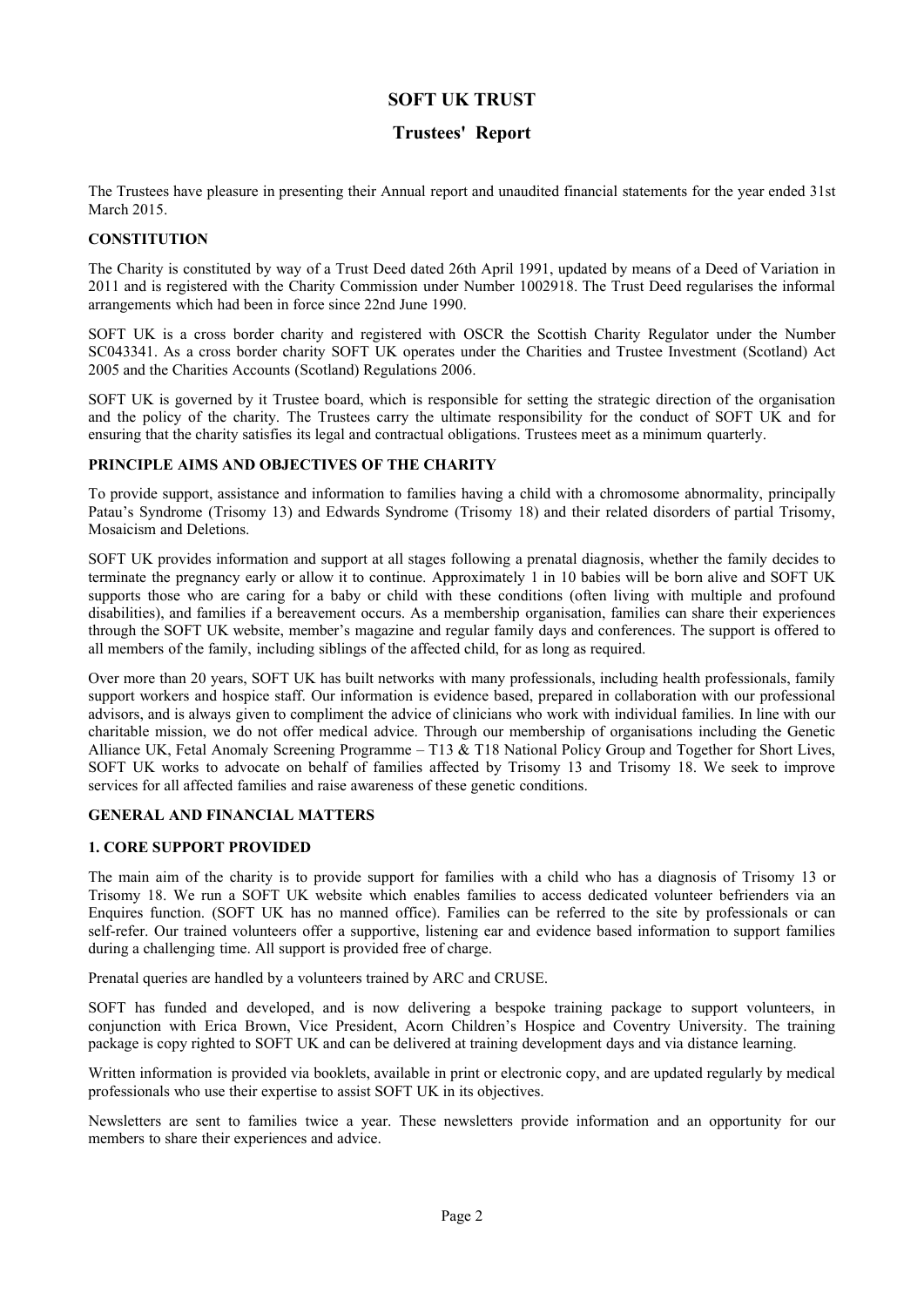### **Trustees' Report**

### **2. CONFERENCES AND FAMILY EVENTS**

A number of family days were held in 2014. The English family day was held in May 2014 in the North of England and the Scottish family day was held in September 2014 in Renfrew, for our Scottish members with family time and professional speakers.

### **3. SOFT UK WEBSITE DEVELOPMENT**

The SOFT UK website continues to evolve to reflect the suggestions of our families and professionals and to utilise the developments in technology to ensure it is useful and informative for families and members. A further, full review is planned in 2016.

### **DEVELOPMENTS AND FUTURE PLANS**

### **1. SOFT UK CONTRIBUTION TO NATIONAL PROFESSIONAL FORUMS**

Trustees of SOFT UK continue to be actively involved in a range of national professional forums. In supporting the work of these forums, SOFT UK seeks to advocate on behalf of families affected by Trisomy 13 and Trisomy 18, to improve services for all affected families and to raise awareness of these genetic conditions.

Specific professional organisations include:

- Genetic Alliance UK
- Fetal Anomaly Screening Programme (FASP) T13 & T18 National Policy Group (membership)
- FASP Patient Information Group (membership)
- Together for Short Lives (membership)
- Scottish Children and Young People's Palliative Care Network

#### **2. RESEARCH**

SOFT UK is funding and contributing to a research project – *The impact of genetic life-limiting and life-threatening conditions on non-affected brothers and sisters;* undertaken by the Centre for Children and Families Applied Research (CCFAR), Coventry University with lead researcher Erica Brown. SOFT UK are making a financial contribution to the first phase of the research and a number of SOFT families will contribute to the field work data collection. The outcome of this work will enable SOFT to plan to better support siblings.

#### **3. DEVELOPMENT**

SOFT UK is currently working in line with the development plans developed and published in June 2012. A further development planning session with Trustees and volunteers is scheduled for 2015 and will refresh the charity's forward plan

#### **4. 25th ANNIVERSARY**

In 2016 SOFT UK will celebrate its 25th anniversary and plans to hold a major conference and family weekend. International professional speakers will be in attendance to contribute to the discussions for families and professionals; family and memorial events will also be included. The event is also an opportunity to raise the profile of those affected by Trisomy 13 and 18.

#### **FINANCIAL MATTERS**

.

The Accounts for the year show a surplus of expenditure over income of £4,296. No new grants were received during the year but income from appeals and donations was 44% higher than the previous year. Expenditure was 5% lower overall. Reserves at 30 April 2015 were £74,677 and are sufficient to cover expenditure for 21 months.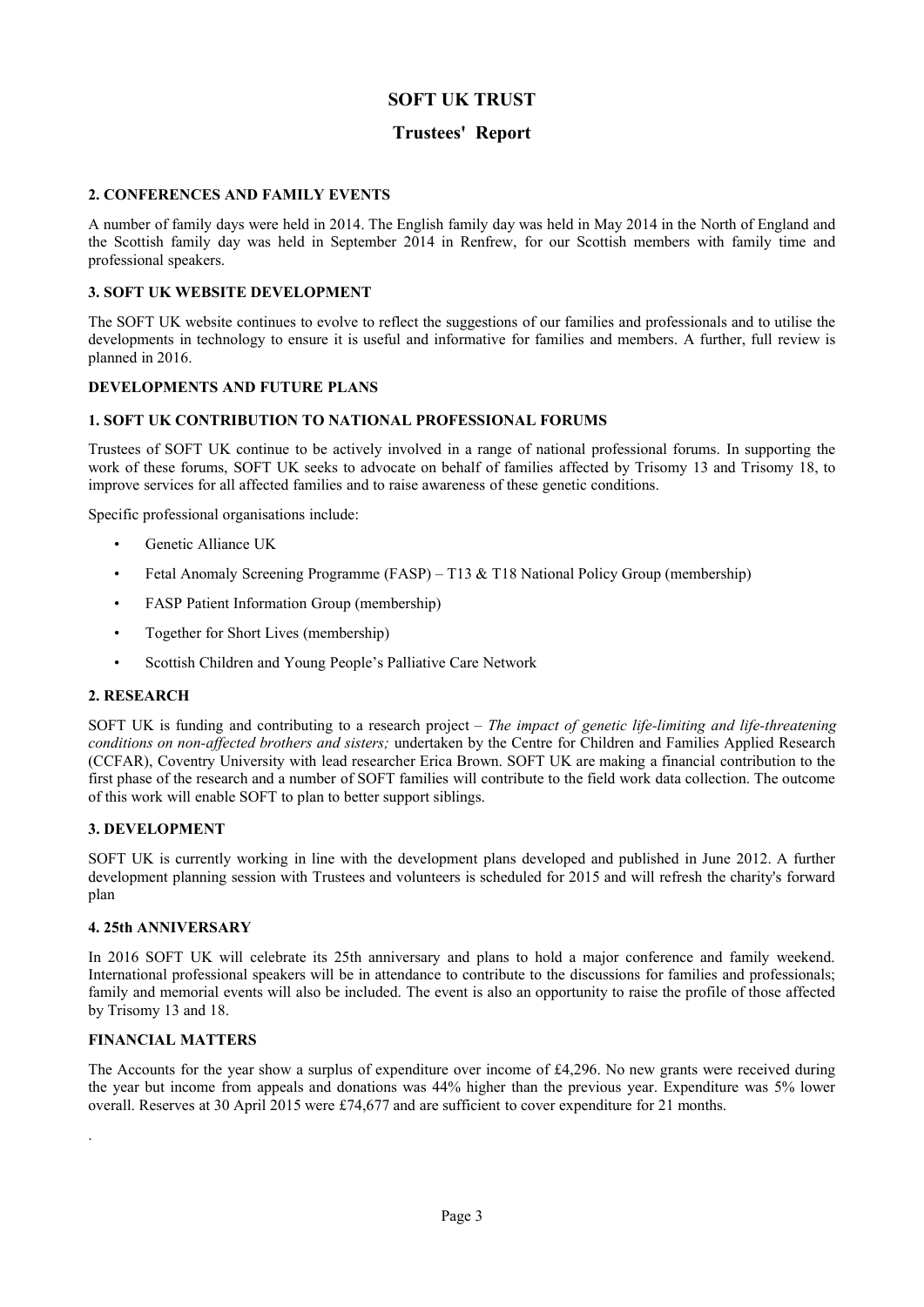### **Trustees' Report**

### **TRUSTEE STATEMENT**

**.**

.

The Trustees have reviewed the Charity's reserves and are content that they are both prudent and suitable. The Trustees are not aware of any major risks other than a catastrophic fall in income. In this unlikely event, the Trustees would curtail the Charity's expenditure accordingly. However the Charity has very few contractual liabilities and has only 1 employee. This employee is on fixed term contract, recently extended to 31st October 2015, with a mutual 1 month notice period in contract.

The Trustees have considered the major business and operational risks which the charity faces and confirm that systems are in place and necessary steps taken to lessen these risks. Internal risks are minimised by the development of operational policies and training for volunteers and Trustees.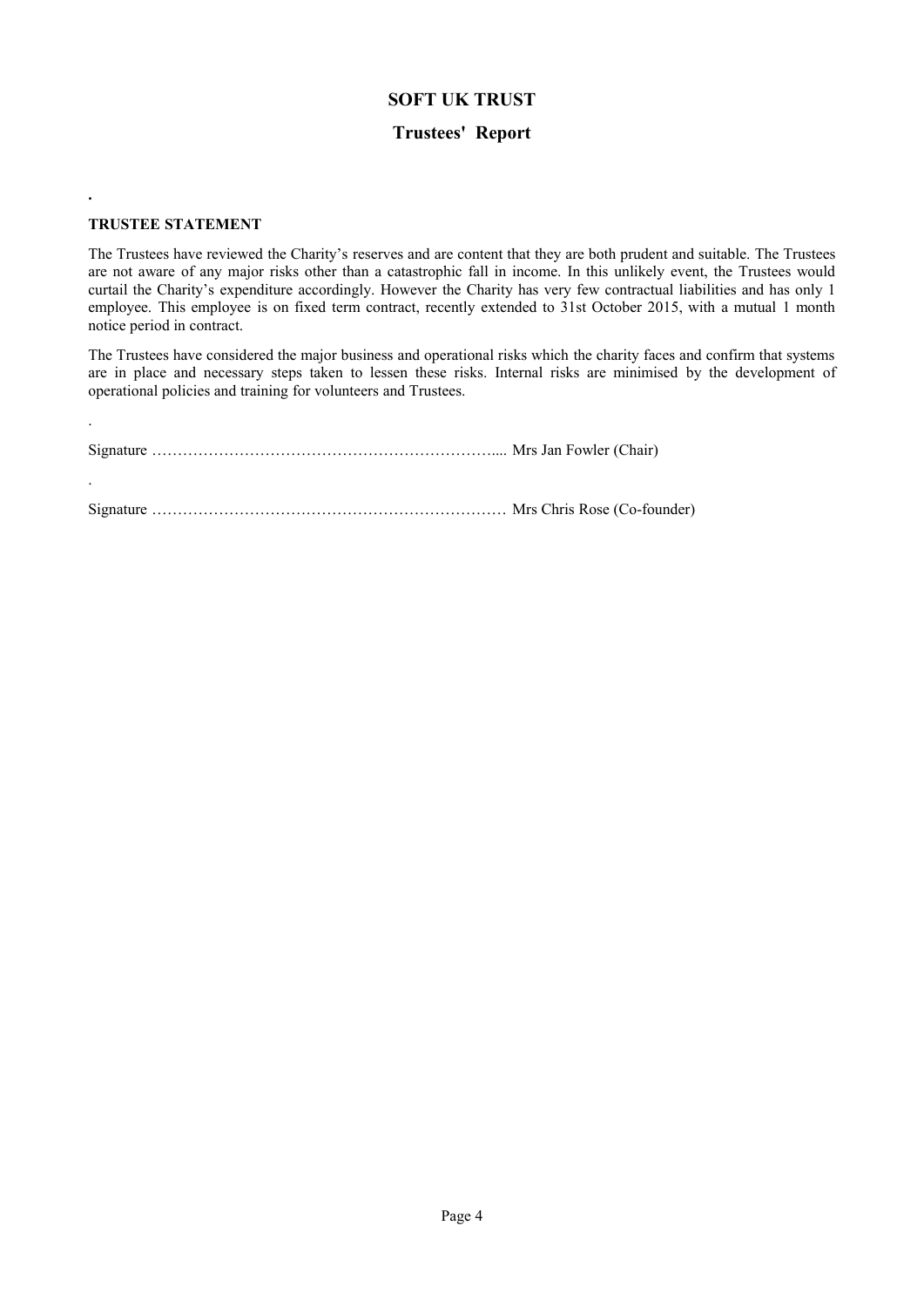### **Trustees' Responsibilities in relation to the Financial Statements**

The trustees are responsible for preparing the Trustees' Report and the financial statements in accordance with applicable law and United Kingdom Accounting Standards (United Kingdom Generally Accepted Accounting Practice).

The law applicable to charities in England and Wales requires the trustees to prepare financial statements for each financial year which give a true and fair view of the state of affairs of the charity and of the incoming resources and application of resources of the charity for that period. In preparing these financial statements, the trustees are required to:

- select suitable accounting policies and then apply them consistently;
- observe the methods and principles in the Charities SORP;
- make judgements and estimates that are reasonable and prudent;
- state whether applicable accounting standards have been followed, subject to any material departures disclosed and explained in the financial statements; and
- prepare the financial statements on the going concern basis unless it is inappropriate to presume that the charity will continue in business.

The trustees are responsible for keeping proper accounting records that disclose with reasonable accuracy at any time the financial position of the charity and enable them to ensure that the financial statements comply with the Charities Act 2011, the Charity (Accounts and Reports) Regulations 2008 and the provisions of the trust deed. They are responsible for safeguarding the assets of the charity and hence for taking reasonable steps for the prevention and detection fraud and other irregularities.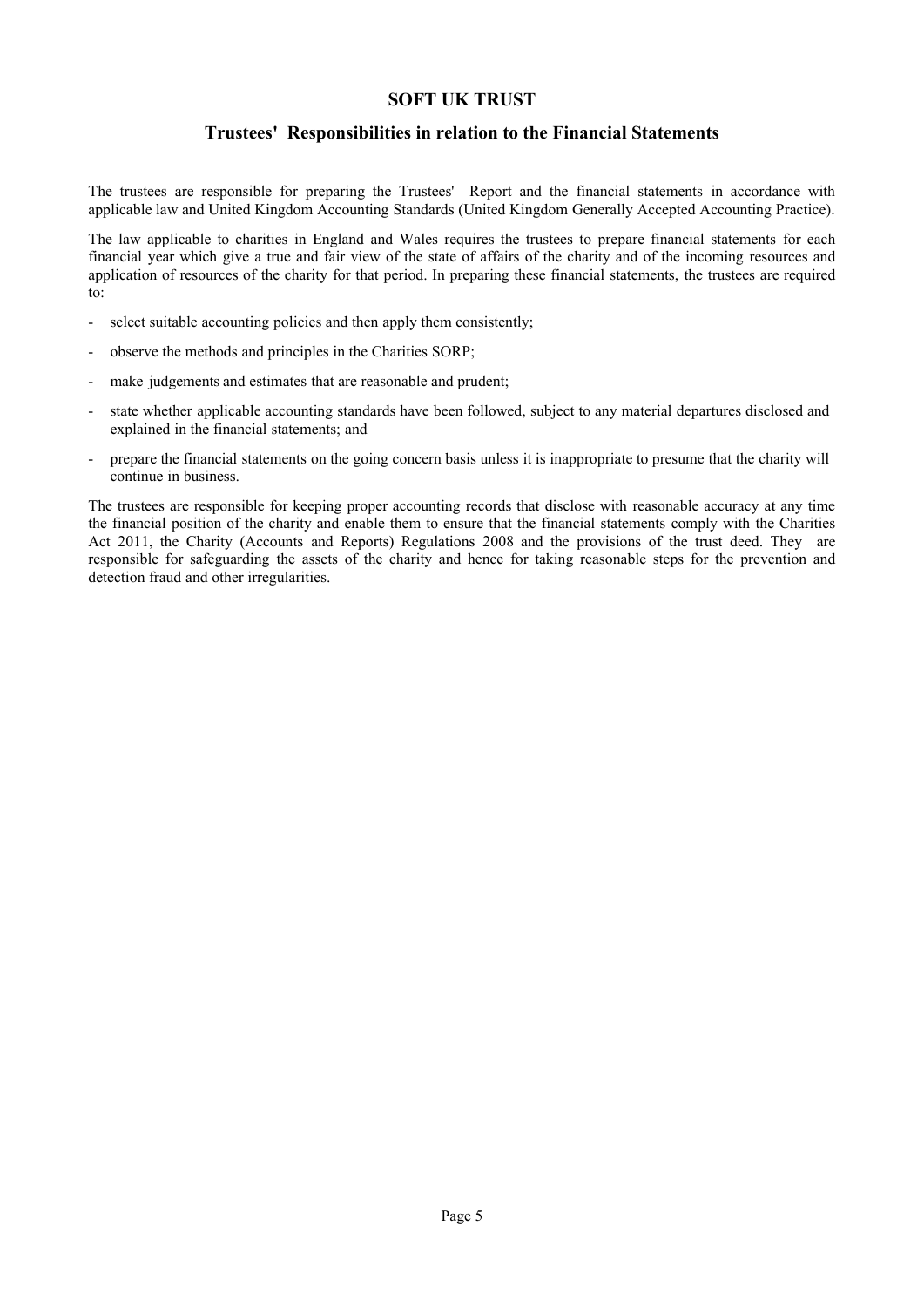# **Independent Examiner's Report to the Trustees of**

# **SOFT UK TRUST**

I report on the accounts of the Trust for the year ended 30 April 2015, which are set out on pages 7 to 14.

#### **Respective responsibilities of trustees and examiner**

The trustees are responsible for the preparation of the accounts. The trustees consider that an audit is not required for this year under section  $144(2)$  of the Charities Act  $2011$  (the  $2011$  Act) and that an independent examination is needed.

It is my responsibility to:

- examine the accounts under section 145 of the 2011 Act;
- follow the procedures laid down in the General Directions given by the Charity Commission under section 145 (5) (b) of the 2011 Act; and
- state whether particular matters have come to my attention.

#### **Basis of independent examiner's report**

My examination was carried out in accordance with the General Directions given by the Charity Commission. An examination includes a review of the accounting records kept by the charity and a comparison of the accounts presented with those records. It also includes consideration of any unusual items or disclosures in the accounts, and seeking explanations from you as trustees concerning any such matters. The procedures undertaken do not provide all the evidence that would be required in an audit and consequently no opinion is given as to whether the accounts present a 'true and fair view' and the report is limited to those matters set out in the statement below.

#### **Independent examiner's statement**

In connection with my examination, no matter has come to my attention:

- (1) which gives me reasonable cause to believe that in any material respect the requirements:
	- to keep accounting records in accordance with section 130 of the Act; and
	- to prepare accounts which accord with the accounting records and comply with the accounting requirements of the 2011 Act

have not been met; or

(2) to which, in my opinion, attention should be drawn in order to enable a proper understanding of the accounts to be reached.

......................................... David Dixie F C A

Date:................................

AIMS Accountants Dixie Associates Ltd 34 Swarthmore Road Selly Oak Birmingham B29 4JS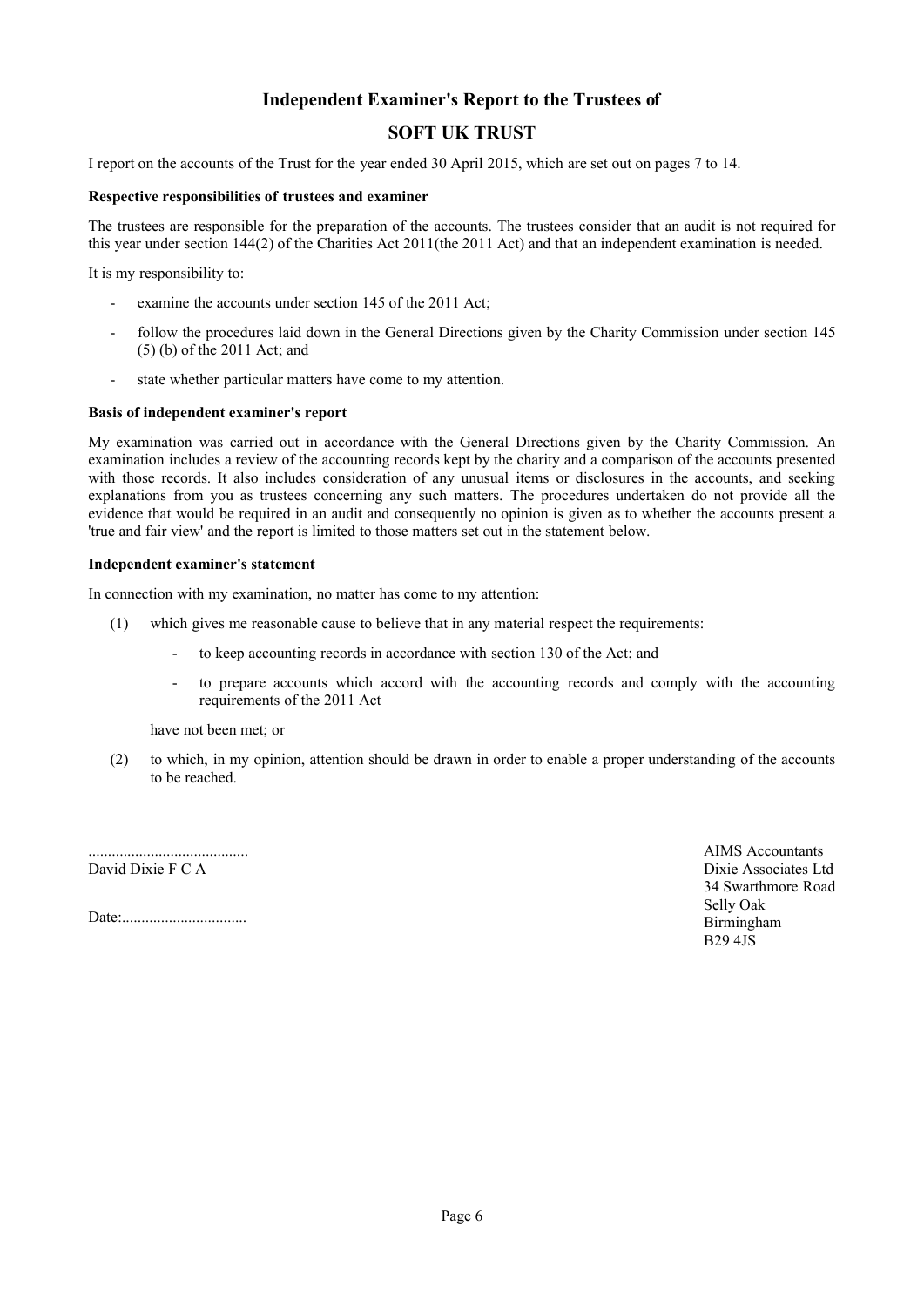# **Statement of Financial Activities for the Year Ended 30 April 2015**

|                                                         |                | <b>Unrestricted</b><br><b>Funds</b> | <b>Total Funds</b><br>2015 | <b>Total Funds</b><br>2014 |
|---------------------------------------------------------|----------------|-------------------------------------|----------------------------|----------------------------|
|                                                         | <b>Note</b>    | $\pmb{\mathfrak{L}}$                | $\pmb{\mathfrak{L}}$       | £                          |
| <b>Incoming resources</b>                               |                |                                     |                            |                            |
| Incoming resources from generated funds                 |                |                                     |                            |                            |
| Voluntary income                                        | $\overline{c}$ | 37,681                              | 37,681                     | 25,516                     |
| Investment income                                       | 3              | 46                                  | 46                         | 46                         |
| Total incoming resources                                |                | 37,727                              | 37,727                     | 25,562                     |
| <b>Resources expended</b>                               |                |                                     |                            |                            |
| Costs of generating funds                               |                | 3,311                               | 3,311                      | 10,457                     |
| Fundraising trading: cost of goods sold and other costs | 4              | 23,448                              | 23,448                     | 21,355                     |
| Charitable activities                                   | 4              |                                     |                            |                            |
| Governance costs                                        | 4              | 15,264                              | 15,264                     | 12,456                     |
| Total resources expended                                |                | 42,023                              | 42,023                     | 44,268                     |
| Net movements in funds                                  |                | (4,296)                             | (4,296)                    | (18,706)                   |
| <b>Reconciliation of funds</b>                          |                |                                     |                            |                            |
| Total funds brought forward                             |                | 78,973                              | 78,973                     | 97,679                     |
| Total funds carried forward                             |                | 74,677                              | 74,677                     | 78,973                     |

The notes on pages 9 to 14 form an integral part of these financial statements.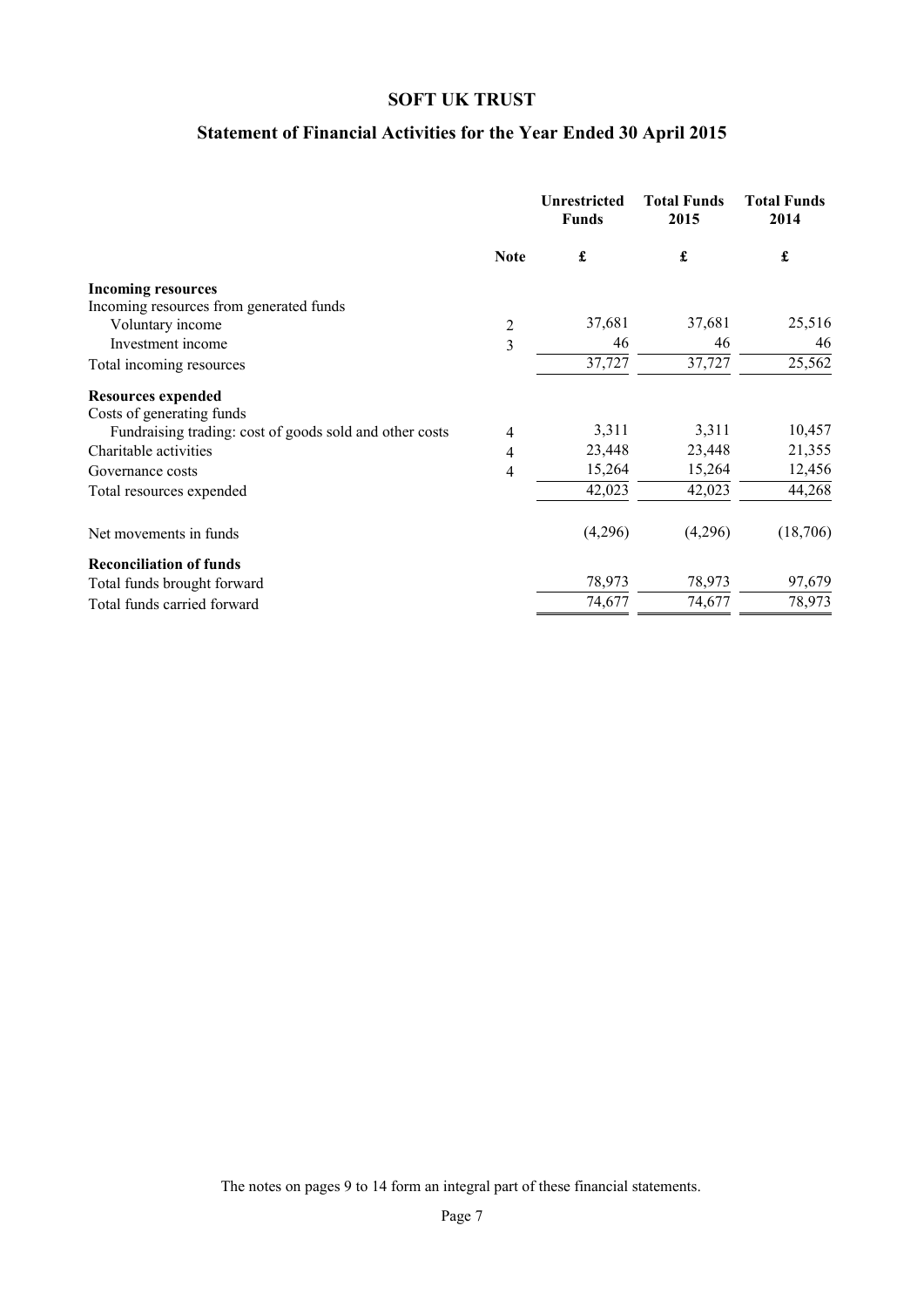# **Balance Sheet as at 30 April 2015**

|                                       |             | 2015                 |                      | 2014                 |                      |
|---------------------------------------|-------------|----------------------|----------------------|----------------------|----------------------|
|                                       | <b>Note</b> | $\pmb{\mathfrak{L}}$ | $\pmb{\mathfrak{L}}$ | $\pmb{\mathfrak{L}}$ | $\pmb{\mathfrak{t}}$ |
| <b>Current assets</b>                 |             |                      |                      |                      |                      |
| Debtors                               | $\,8\,$     | 254                  |                      | 773                  |                      |
| Cash at bank and in hand              |             | 76,102               |                      | 78,462               |                      |
|                                       |             |                      | 76,356               |                      | 79,235               |
| <b>Creditors: Amounts falling due</b> |             |                      |                      |                      |                      |
| within one year                       | 9           |                      | (1,679)              |                      | (262)                |
| Net current assets                    |             |                      | 74,677               |                      | 78,973               |
| Net assets                            |             |                      | 74,677               |                      | 78,973               |
| The funds of the charity:             |             |                      |                      |                      |                      |
| <b>Unrestricted funds</b>             |             |                      |                      |                      |                      |
| Unrestricted income funds             |             |                      | 74,677               |                      | 78,973               |
| <b>Total charity funds</b>            |             |                      | 74,677               |                      | 78,973               |

The financial statements have been prepared in accordance with the Financial Reporting Standard for Smaller Entities (effective April 2008).

Approved by the Board on ................... and signed on its behalf by:

.........................................

.........................................

Mrs C Rose Trustee

Mrs J Fowler Trustee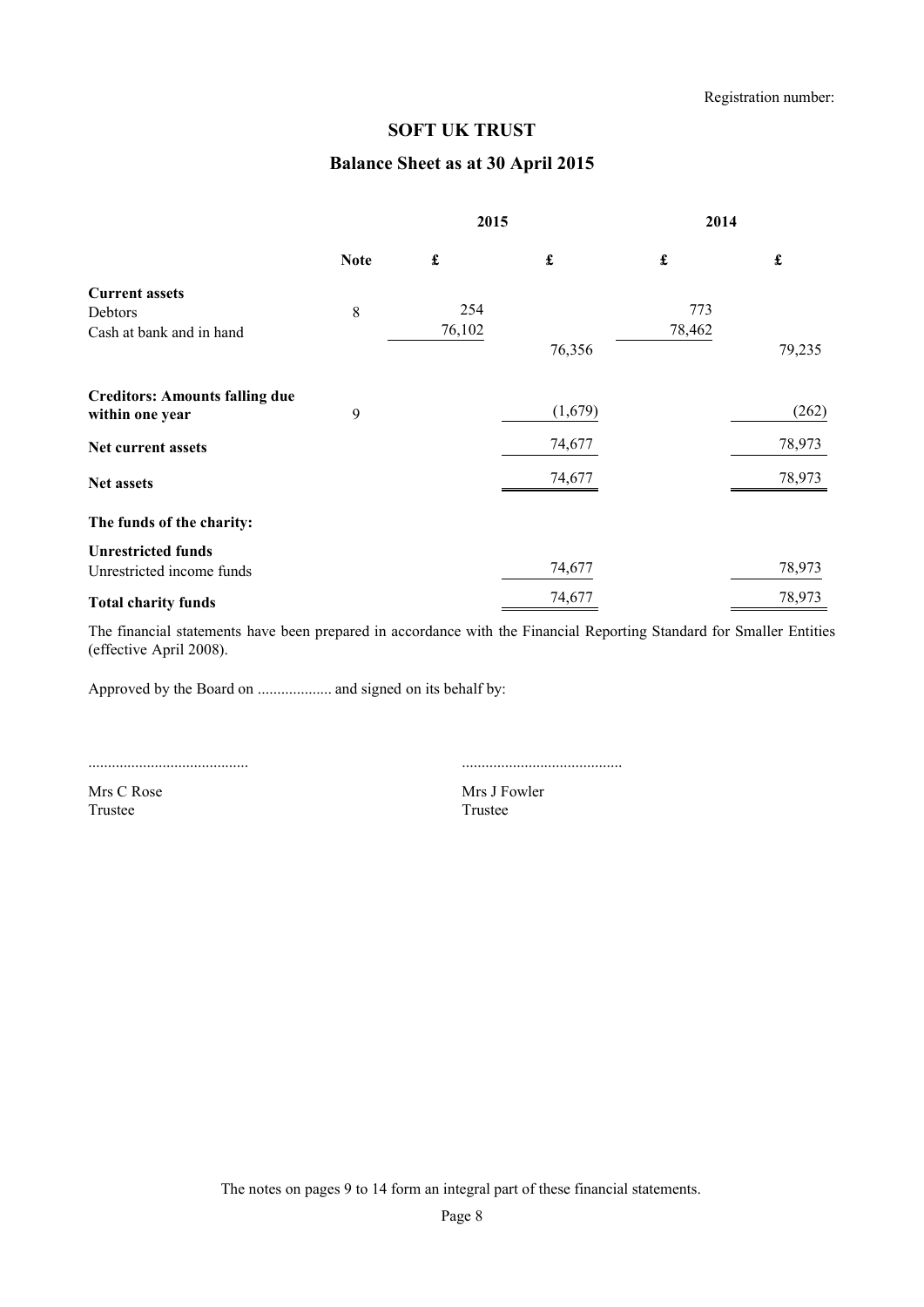### **Notes to the Financial Statements for the Year Ended 30 April 2015**

#### **1 Accounting policies**

#### **Basis of preparation**

The financial statements have been prepared under the historical cost convention and in accordance with the Statement of Recommended Practice 'Accounting and Reporting by Charities (SORP 2005)', issued in March 2005, the Financial Reporting Standard for Smaller Entities (effective April 2008) and the Charities Act 2011.

#### **Fund accounting policy**

Unrestricted income funds are general funds that are available for use at the trustees' discretion in furtherance of the objectives of the charity.

Further details of each fund are disclosed in note 11.

#### **Incoming resources**

Donations are recognised where there is entitlement, certainty of receipt and the amount can be measured with sufficient reliability.

Incoming resources from tax reclaims are included in the statement of financial activities at the same time as the gift to which they relate.

Investment income is recognised on a receivable basis.

#### **Resources expended**

Liabilities are recognised as soon as there is a legal or constructive obligation committing the charity to the expenditure. All expenditure is accounted for on an accruals basis and has been classified under headings that aggregate all costs related to the category.

Costs of generating funds are the costs of trading for fundraising purposes.

Charitable expenditure comprises those costs incurred by the charity in the delivery of its activities and services for its beneficiaries. It includes both costs that can be allocated directly to such activities and those costs of an indirect nature necessary to support them.

#### **Governance costs**

Governance costs include costs of the preparation and examination of the statutory accounts, the costs of trustee meetings and the cost of any legal advice to trustees on governance or constitutional matters.

#### **Support costs**

Support costs include central functions and have been allocated to activity cost categories on a basis consistent with the use of resources, for example, allocating property costs by floor areas, or per capita, staff costs by the time spent and other costs by their usage.

#### **Fixed assets**

Individual fixed assets costing £500 or more are initially recorded at cost.

#### **Depreciation**

Depreciation is provided on tangible fixed assets so as to write off the cost or valuation, less any estimated residual value, over their expected useful economic life as follows:

Office equipment 25% straight line basis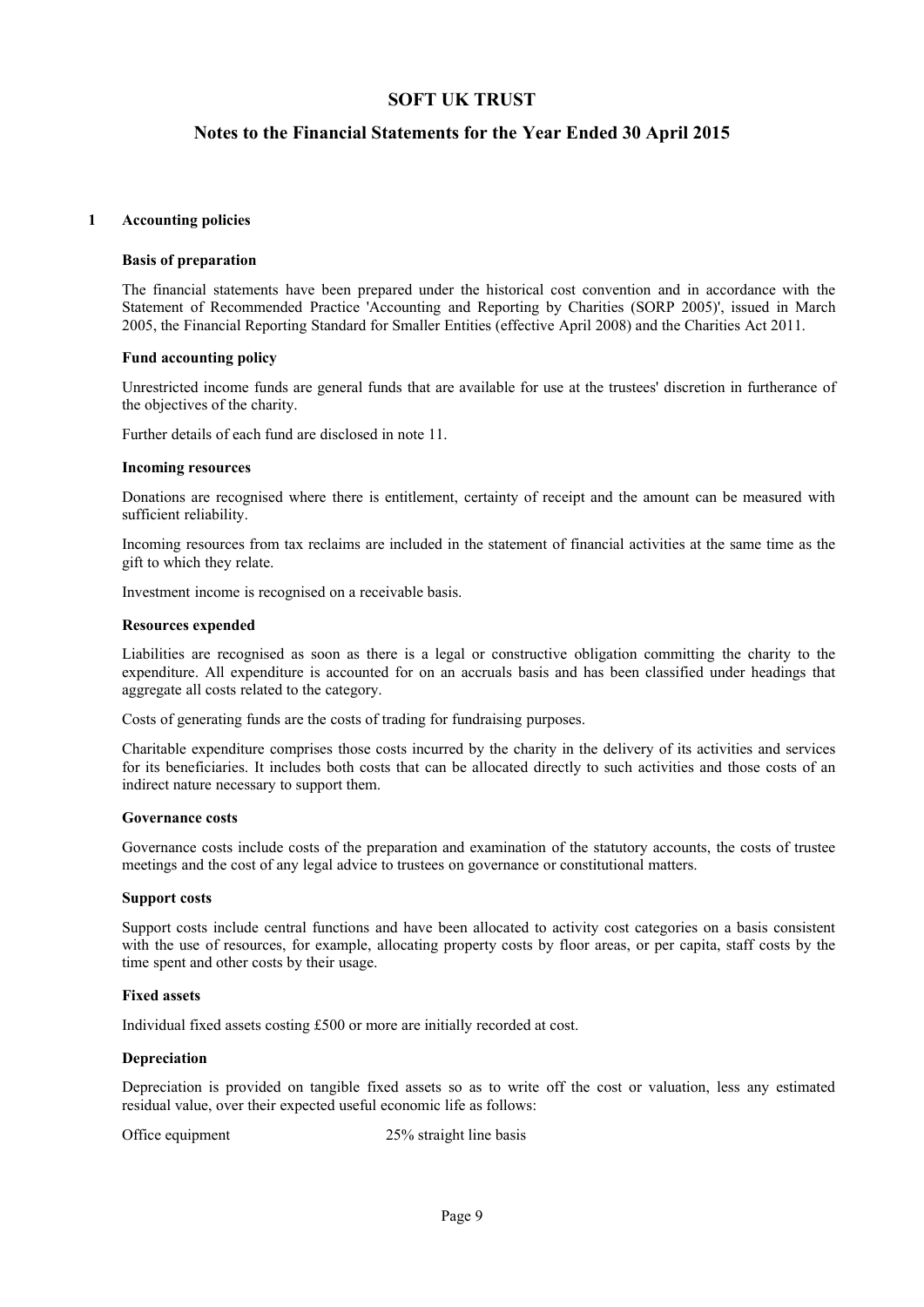# **Notes to the Financial Statements for the Year Ended 30 April 2015**

#### *......... continued*

### **Research and development expenditure**

Research and development expenditure is written off as incurred.

### **2 Voluntary income**

|                        | <b>Unrestricted</b><br><b>Funds</b><br>£ | <b>Total Funds</b><br>2015 | <b>Total Funds</b><br>2014<br>£ |
|------------------------|------------------------------------------|----------------------------|---------------------------------|
| Donations and legacies |                                          |                            |                                 |
| Appeals and donations  | 36,828                                   | 36,828                     | 25,516                          |
| Gift Aid tax reclaimed | 853                                      | 853                        | $\overline{\phantom{0}}$        |
|                        | 37,681                                   | 37,681                     | 25,516                          |

### **3 Investment income**

|                           | <b>Funds</b> | Unrestricted Total Funds Total Funds<br>2015 | 2014 |
|---------------------------|--------------|----------------------------------------------|------|
| Interest on cash deposits | 46           | 46                                           | 46   |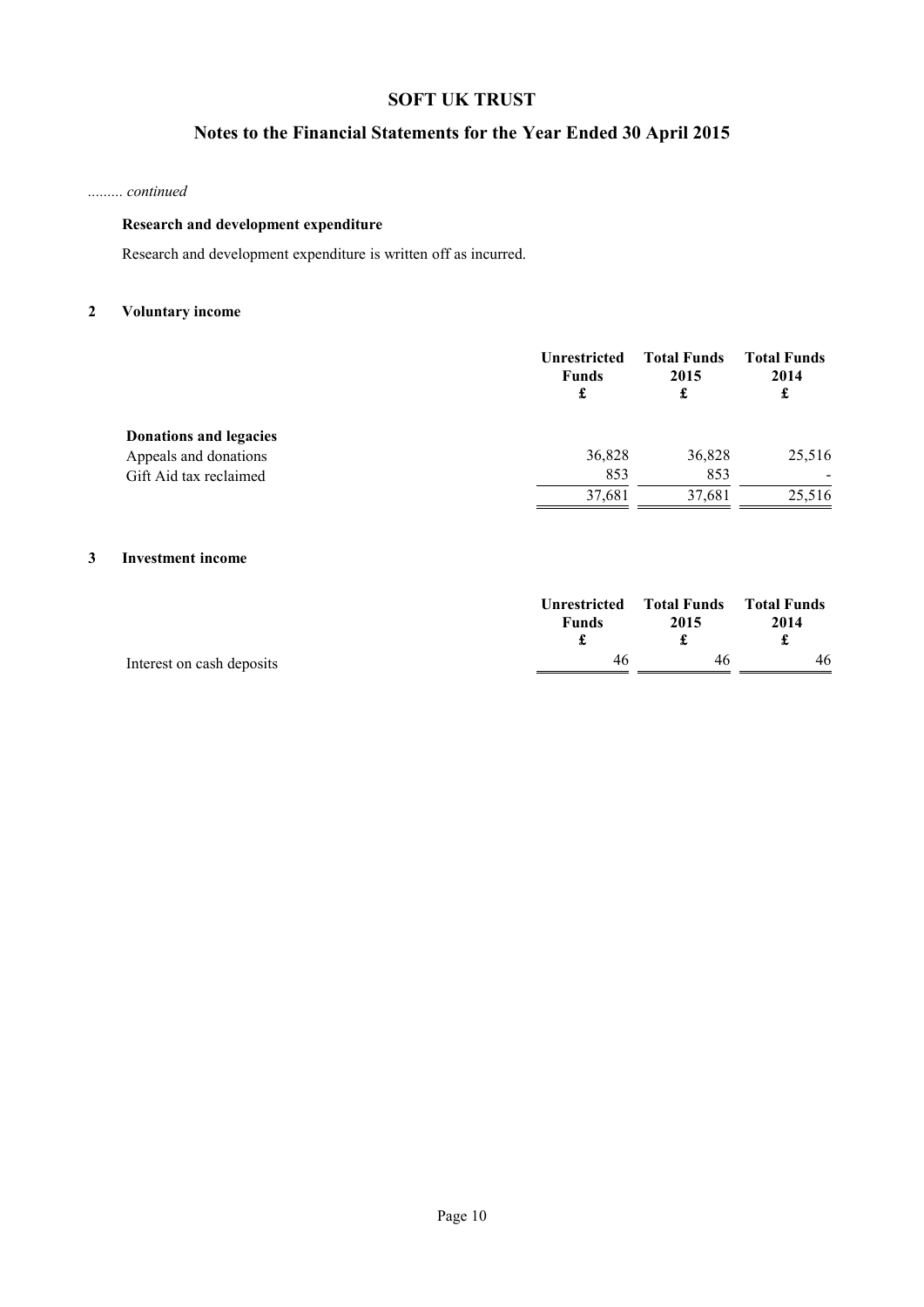# **Notes to the Financial Statements for the Year Ended 30 April 2015**

#### *......... continued*

### **4 Total resources expended**

|                                     | Operating<br>activity 1 | Charitable<br>activity 1 | Governance           | <b>Total</b><br>2015 | <b>Total</b><br>2014 |
|-------------------------------------|-------------------------|--------------------------|----------------------|----------------------|----------------------|
|                                     | $\pmb{\mathfrak{L}}$    | $\pmb{\mathfrak{L}}$     | $\pmb{\mathfrak{L}}$ | $\pmb{\mathfrak{L}}$ | £                    |
| <b>Direct costs</b>                 |                         |                          |                      |                      |                      |
| Fundraising costs                   | 1,586                   |                          |                      | 1,586                | 2,818                |
| <b>Employment</b> costs             |                         |                          | 12,500               | 12,500               | 10,292               |
| Establishment costs                 | 842                     |                          |                      | 842                  | 1,197                |
| Office expenses                     | 219                     | 9,647                    | 120                  | 9,986                | 17,762               |
| Printing, posting and<br>stationery |                         | 4,002                    |                      | 4,002                | 3,619                |
| Subscriptions and donations         | 327                     |                          |                      | 327                  | 43                   |
| Research costs not<br>capitalised   |                         | 9,799                    |                      | 9,799                |                      |
| Travel and subsistence              |                         |                          | 2,044                | 2,044                | 767                  |
| Accountancy fees                    | 337                     |                          | 600                  | 937                  | 1,005                |
| Legal and professional costs        |                         |                          |                      |                      | 540                  |
|                                     | 3,311                   | 23,448                   | 15,264               | 42,023               | 38,043               |
| <b>Support costs</b>                |                         |                          |                      |                      |                      |
| <b>Employment costs</b>             |                         |                          |                      |                      | 6,225                |
|                                     | 3,311                   | 23,448                   | 15,264               | 42,023               | 44,268               |

### **5 Trustees' remuneration and expenses**

Travel and other expenses paid to trustees in the year are £2,164 (2014 - £600). No other payments were made to trustees.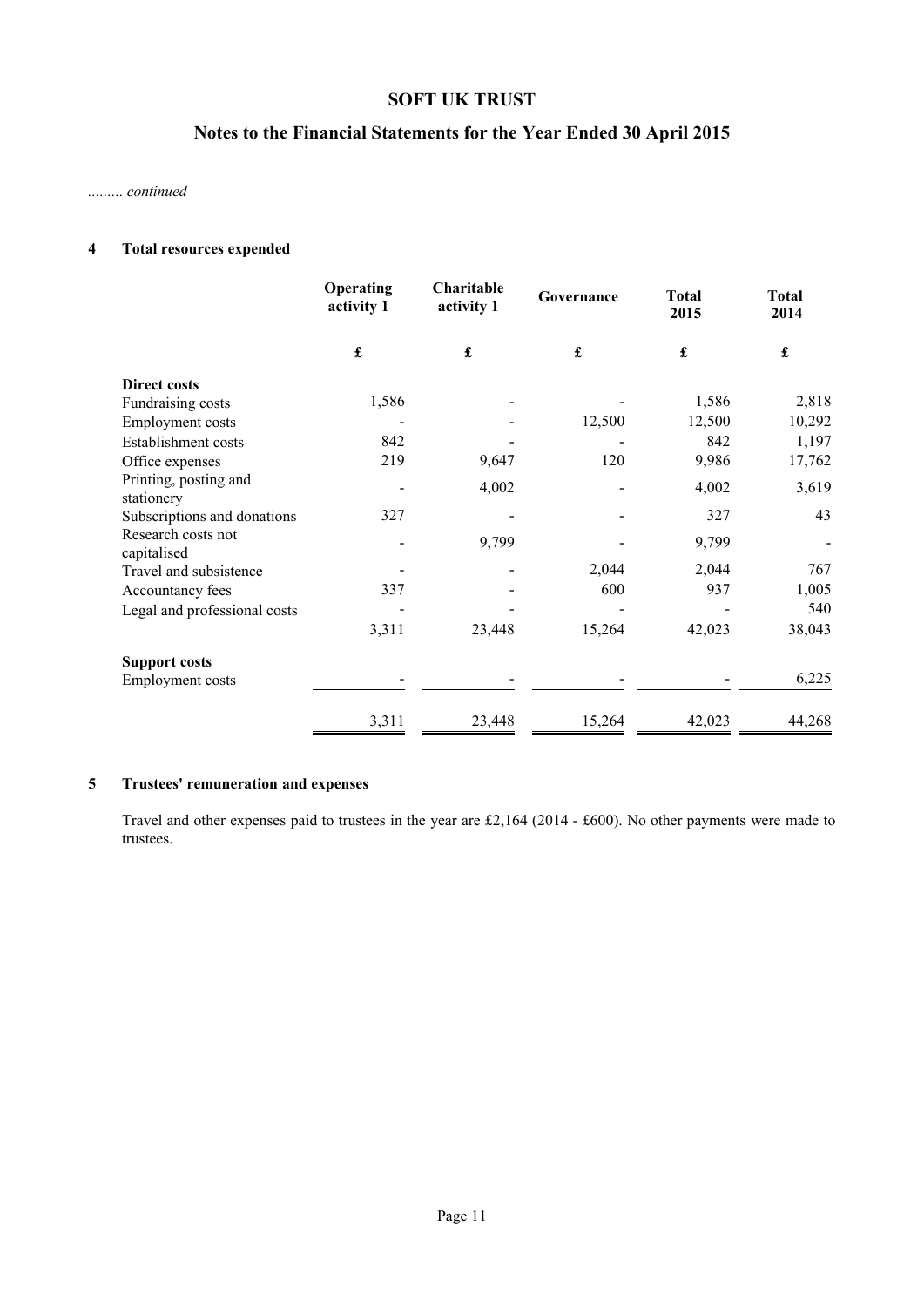# **Notes to the Financial Statements for the Year Ended 30 April 2015**

#### *......... continued*

### **6 Employees' remuneration**

The average number of persons employed by the charity (including trustees) during the year was as follows:

|                                                               | 2015<br>No. | 2014<br>No. |
|---------------------------------------------------------------|-------------|-------------|
| Governance                                                    |             |             |
| The aggregate payroll costs of these persons were as follows: |             |             |
|                                                               | 2015        | $2014$      |

| 2015            | 2014   |
|-----------------|--------|
|                 | ہے     |
| 12.500          | 10,000 |
| $\qquad \qquad$ | 292    |
| 12.500          | 10,292 |
|                 |        |

No employee received emoluments of more than £60,000 during the year (2014 - No. 0).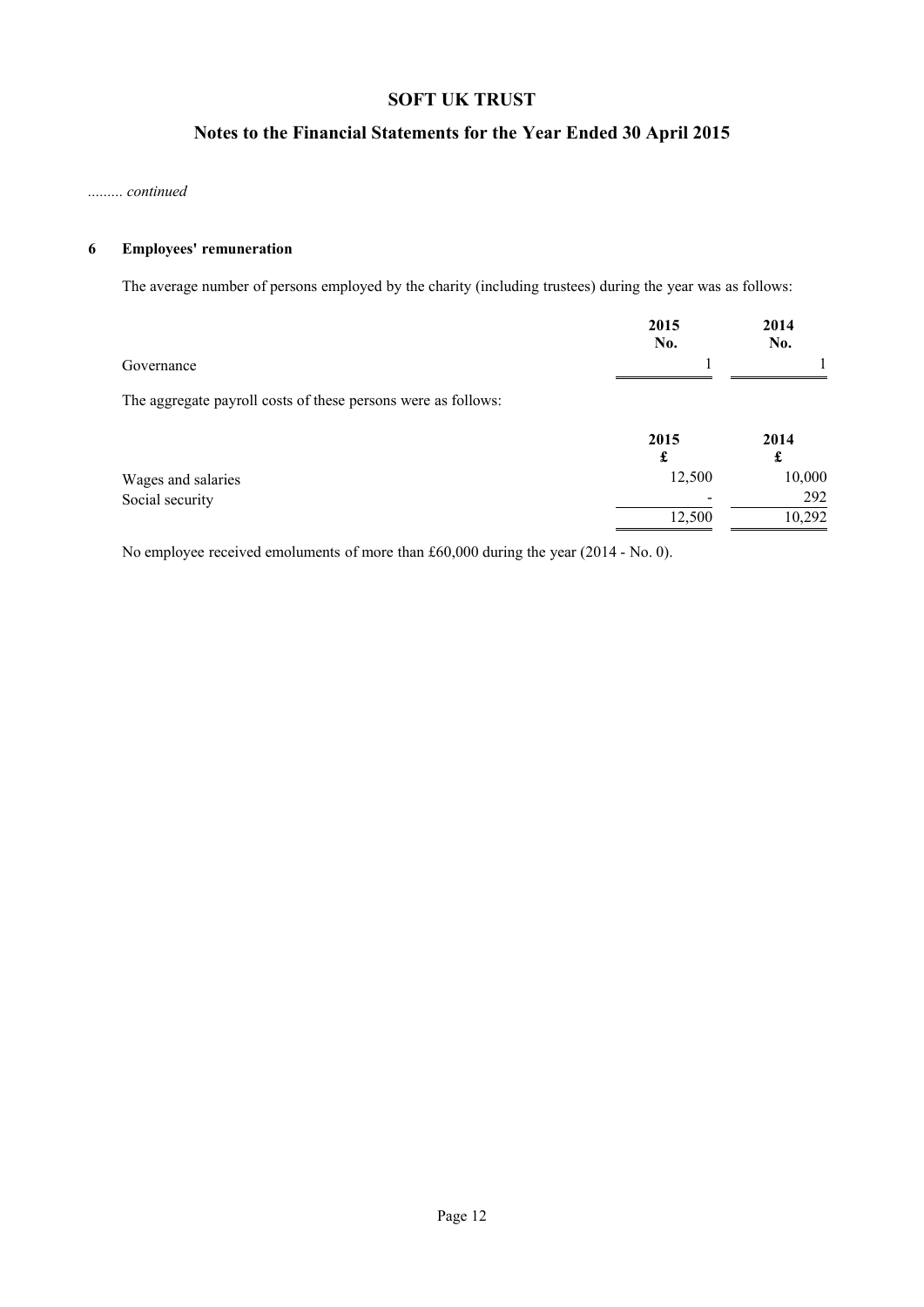# **Notes to the Financial Statements for the Year Ended 30 April 2015**

*......... continued*

### **7 Tangible fixed assets**

|                                    | Fixtures,<br>fittings and<br>equipment<br>£ |
|------------------------------------|---------------------------------------------|
| Cost                               |                                             |
| As at 1 May 2014 and 30 April 2015 | 10,901                                      |
| Depreciation                       |                                             |
| As at 1 May 2014 and 30 April 2015 | 10,901                                      |
| Net book value                     |                                             |
| As at 30 April 2015                |                                             |
| As at 30 April 2014                |                                             |

### **8 Debtors**

|                                | 2015           | 2014<br>£ |
|--------------------------------|----------------|-----------|
| Other debtors                  | 254            | 467       |
| Prepayments and accrued income | $\blacksquare$ | 306       |
|                                | 254            |           |

# **9 Creditors: Amounts falling due within one year**

|                              | 2015  | 2014 |
|------------------------------|-------|------|
| Trade creditors              | 1,537 | 262  |
| Taxation and social security | 142   |      |
|                              | .,679 | 262  |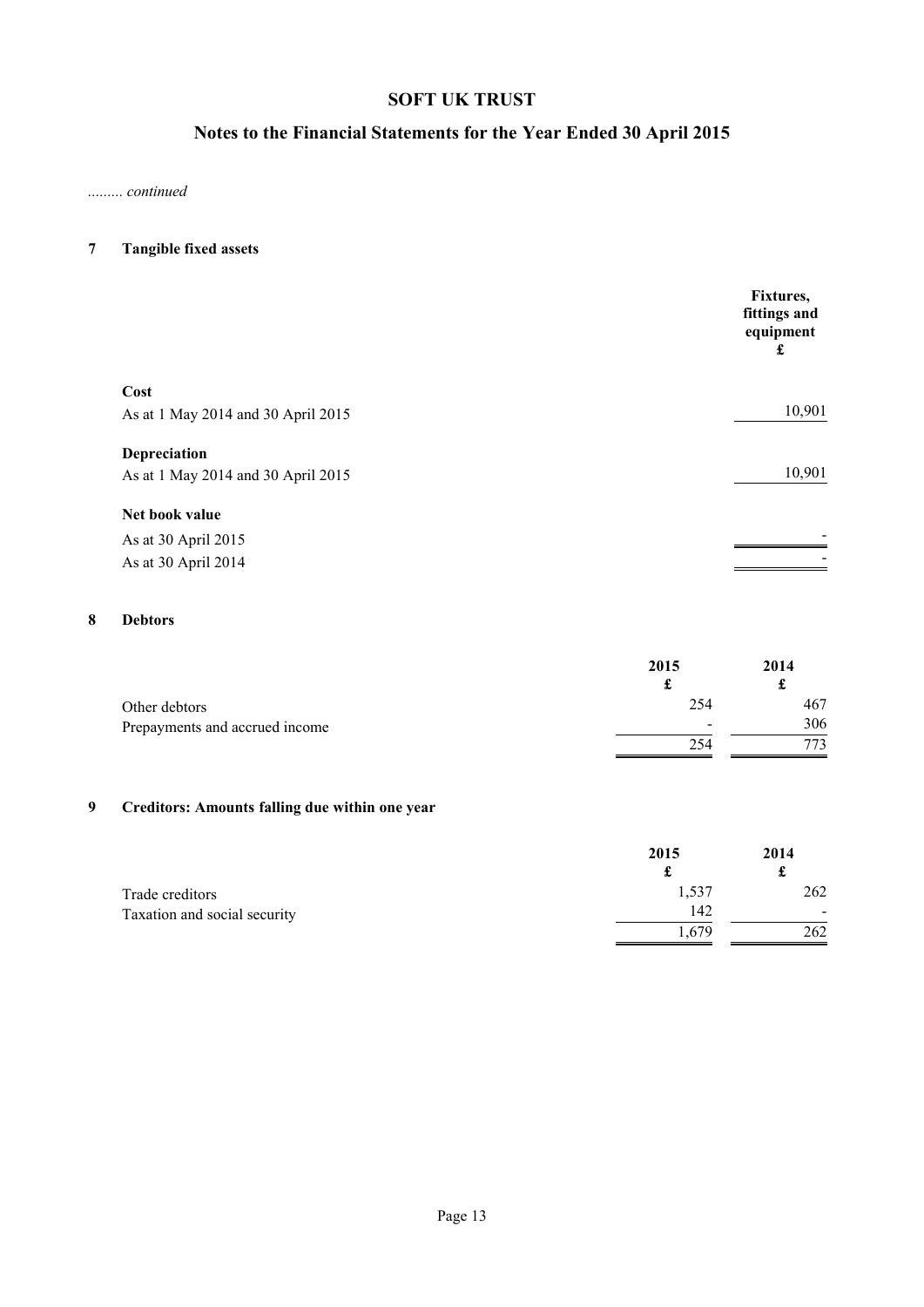# **Notes to the Financial Statements for the Year Ended 30 April 2015**

*......... continued*

### **10 Related parties**

### **Controlling entity**

The charity is controlled by the trustees.

### **11 Analysis of funds**

|                                                  | At 1 May<br>2014 | Incoming<br>resources | <b>Resources</b><br>expended | At 30 April<br>2015 |
|--------------------------------------------------|------------------|-----------------------|------------------------------|---------------------|
|                                                  | £                |                       |                              | £                   |
| <b>General Funds</b><br>Unrestricted income fund | 78,973           | 37,727                | (42, 023)                    | 74,677              |

# **12 Net assets by fund**

|                                                | <b>Unrestricted</b><br><b>Funds</b> | <b>Total Funds</b><br>2015 | <b>Total Funds</b><br>2014 |  |
|------------------------------------------------|-------------------------------------|----------------------------|----------------------------|--|
|                                                |                                     | £                          | £                          |  |
| Current assets                                 | 76,356                              | 76,356                     | 79,235                     |  |
| Creditors: Amounts falling due within one year | (1,679)                             | (1,679)                    | (262)                      |  |
| Net assets                                     | 74,677                              | 74,677                     | 78.973                     |  |